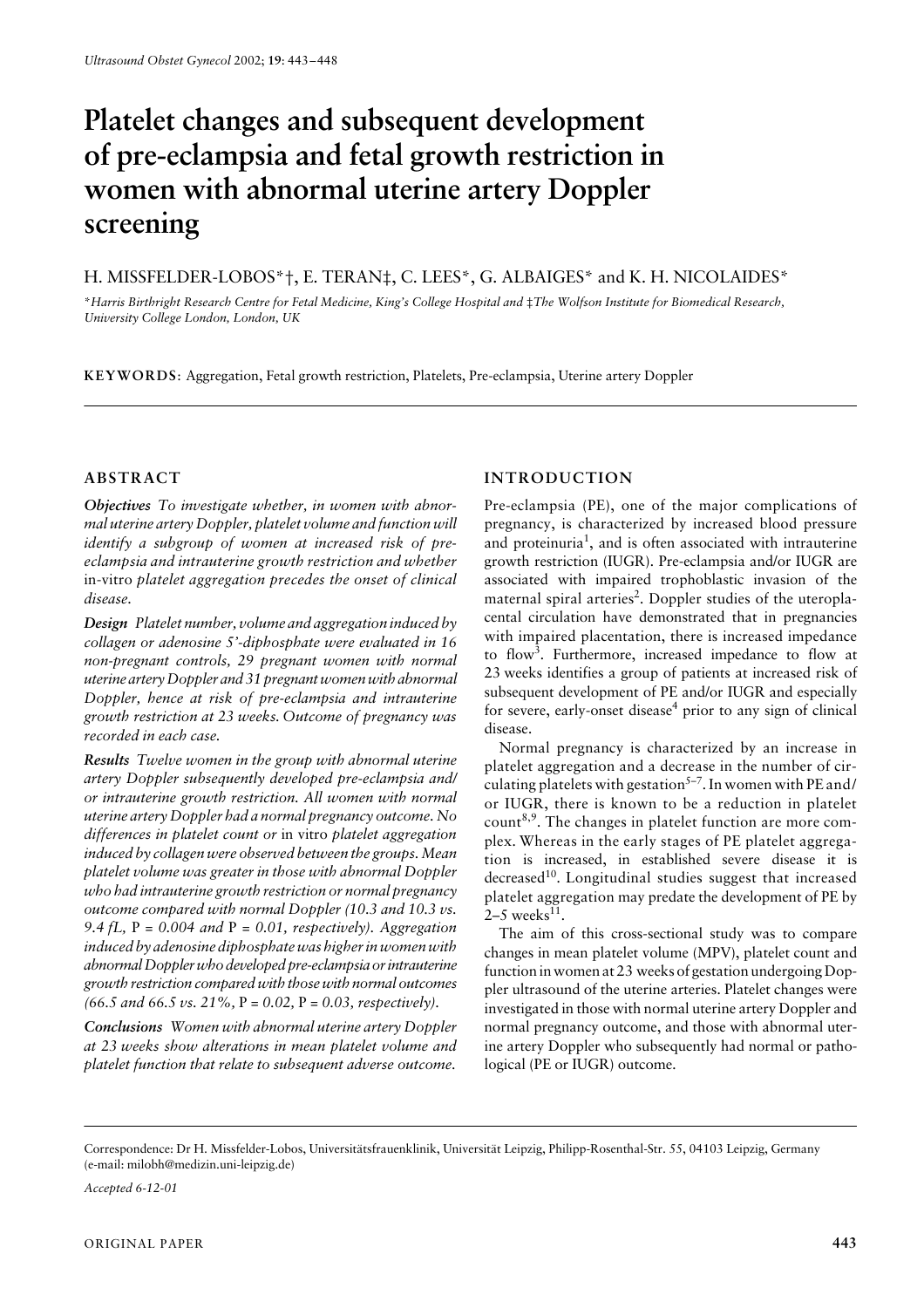## **MATERIALS AND METHODS**

All women attending for routine antenatal care at an inner city teaching hospital underwent routine uterine artery color Doppler examination at median 23 weeks' gestation (range 22–25 weeks) as part of the anomaly scan<sup>4</sup>. The right and left uterine arteries were identified at the apparent crossover with the external iliac artery using color Doppler. Pulsed-wave Doppler was used to obtain uterine artery waveforms using Acuson Aspen or Aloka SSD-1700 color Doppler apparatus (Acuson, Mountain View, CA, USA; Aloka, Tokyo, Japan). When three similar consecutive waveforms were obtained, the presence of an early diastolic notch was recorded, pulsatility index (PI) measured, and the mean PI of the two vessels calculated. Women with bilateral uterine artery notches, and/ or those with raised impedance (mean PI of 1.45 or higher) constituted the abnormal uterine artery Doppler group<sup>4</sup>.

The women in our study were prospectively allocated into abnormal and normal uterine artery groups. All women were healthy, normotensive and not taking any medication for at least 2 weeks prior to testing. None had a cardiovascular condition, specifically diabetes, hypertension or renal disease. All fetuses were appropriately grown for gestation and there was no ultrasound evidence of fetal anomaly.

Immediately after Doppler examination MPV, platelet count and *in vitro* platelet aggregation were examined in blood obtained from 31 women (16 primiparas, 15 multiparas) with abnormal uterine artery Doppler, 29 women (13 primiparas, 16 multiparas) with normal Doppler indices and 16 non-pregnant controls. The result of the Doppler examination was made available to the researchers performing the platelet examinations at 23 weeks. However, platelet data were concealed and only collated at the end of pregnancy.

All pregnancies were followed up for the development of PE (defined by a blood pressure of 140/90 mmHg or greater with proteinuria of at least 300 mg/24 h or dipstick testing of 300 mg/L $)^1$ . Fetal growth restriction (IUGR) was defined as a birth weight below the fifth centile<sup>12</sup>. The study was approved by the hospital ethics committee, and informed consent was obtained from the patients and non-pregnant controls.

Twenty milliliters of blood was obtained by anticubital venepuncture without stasis and collected into a polypropylene vial containing 3.15% sodium citrate solution (v:v, 9 : 1). The platelet count and MPV in whole blood were measured immediately using a Coulter Counter (Sysmex Ltd, Buckinghamshire, UK). *In vitro* platelet aggregation studies were performed using platelet-rich plasma (PRP) according to the method of Born<sup>13</sup>. Blood was centrifuged at 200 *g* for 20 min within 15 min after collection and PRP was aspirated. The remainder of the sample was centrifuged at 600 *g* for 10 min to obtain platelet-poor plasma (PPP). Platelet count in PRPs was adjusted to  $2-2.5 \times 10^{11}$ /L using autologous PPP and the PRP kept still at room temperature for 30 min. *In vitro* platelet aggregation was monitored using a dual-channel Chrono-Log-aggregometer (Chrono-Log Corporation, Havertown, PA, USA) at 37°C with continuous stirring. The aggregometer was connected to a computer database, and the data analyzed using Aggro/Link software (Chrono-Log Corporation). Collagen (Horm, Nycomed Arzneimittel, Munich, Germany) and adenosine 5′-diphosphate (ADP, Sigma-Aldrich, Poole, UK) in increasing concentrations  $(0.5, 1, 2, 4 \mu g/mL)$  and  $(0.5, 1, 2, 5 \mu)$ , respectively, were used as pro-aggregating agents. *In vitro* platelet aggregation was monitored for 6 min after addition of the respective concentration of the proaggregating agents. *In vitro* platelet aggregation was expressed as a percentage of the light transmission at 6 min related to the negative control (PPP).

## **Statistical analysis**

Comparisons were made between MPV, platelet count and *in vitro* platelet aggregation in women screened by uterine artery Doppler with normal and abnormal uterine artery Doppler, and non-pregnant controls. Further comparisons between MPV, platelet count and *in vitro* platelet aggregation in women with normal uterine artery Doppler were made with those with abnormal uterine artery Doppler according to pregnancy outcome (PE or IUGR). In all cases the non-parametric Mann–Whitney *U*-test was used to investigate the differences between the groups using STATA version 6.0 (STATA Corporation, College Station, TX, USA).

# **RESULTS**

The presence of abnormal uterine artery Doppler in the local population of our inner city teaching hospital was about 6%4 . The characteristics of the normal and abnormal uterine artery Doppler groups are described in Table 1. The study and the control groups were drawn from over 1000 women undergoing uterine artery Doppler screening over a 1-year period after individual consent. All 29 pregnancies with normal uterine artery Doppler at 22–25 weeks had a normal pregnancy outcome. In the 31 women with abnormal uterine artery Doppler at 23 weeks, eight developed PE 5–15 (median, 12) weeks after screening, of whom four also developed IUGR. Four women delivered babies with IUGR at 36–40 (median, 40) weeks' gestation without PE. Two women had a placental abruption of which one resulted in an

**Table 1** Demographics and outcome of women with normal and abnormal uterine artery Doppler at 23 weeks.

|                                      | Normal uterine<br>artery Doppler<br>$(n = 29)$ | Abnormal uterine<br>artery Doppler<br>$(n = 31)$ |
|--------------------------------------|------------------------------------------------|--------------------------------------------------|
| Parity $(n \, (%)$                   |                                                |                                                  |
| Primipara                            | 13 (44.8)                                      | 16(51.6)                                         |
| Multipara                            | 16(55.2)                                       | 15(48.4)                                         |
| Ethnicity $(n \, (%)$                |                                                |                                                  |
| Afro-Caribbean                       | 6(20.7)                                        | 17(54.8)                                         |
| Caucasian                            | 18 (62)                                        | 11(35.5)                                         |
| Other                                | 5(17.3)                                        | 3(9.7)                                           |
| GA at delivery (days,<br>mean $(SD)$ | 278 (13)                                       | 268(23)                                          |
| Birth weight (g, mean (SD))          | 3425 (609)                                     | 2616 (728)                                       |

SD, standard deviation; GA, gestational age.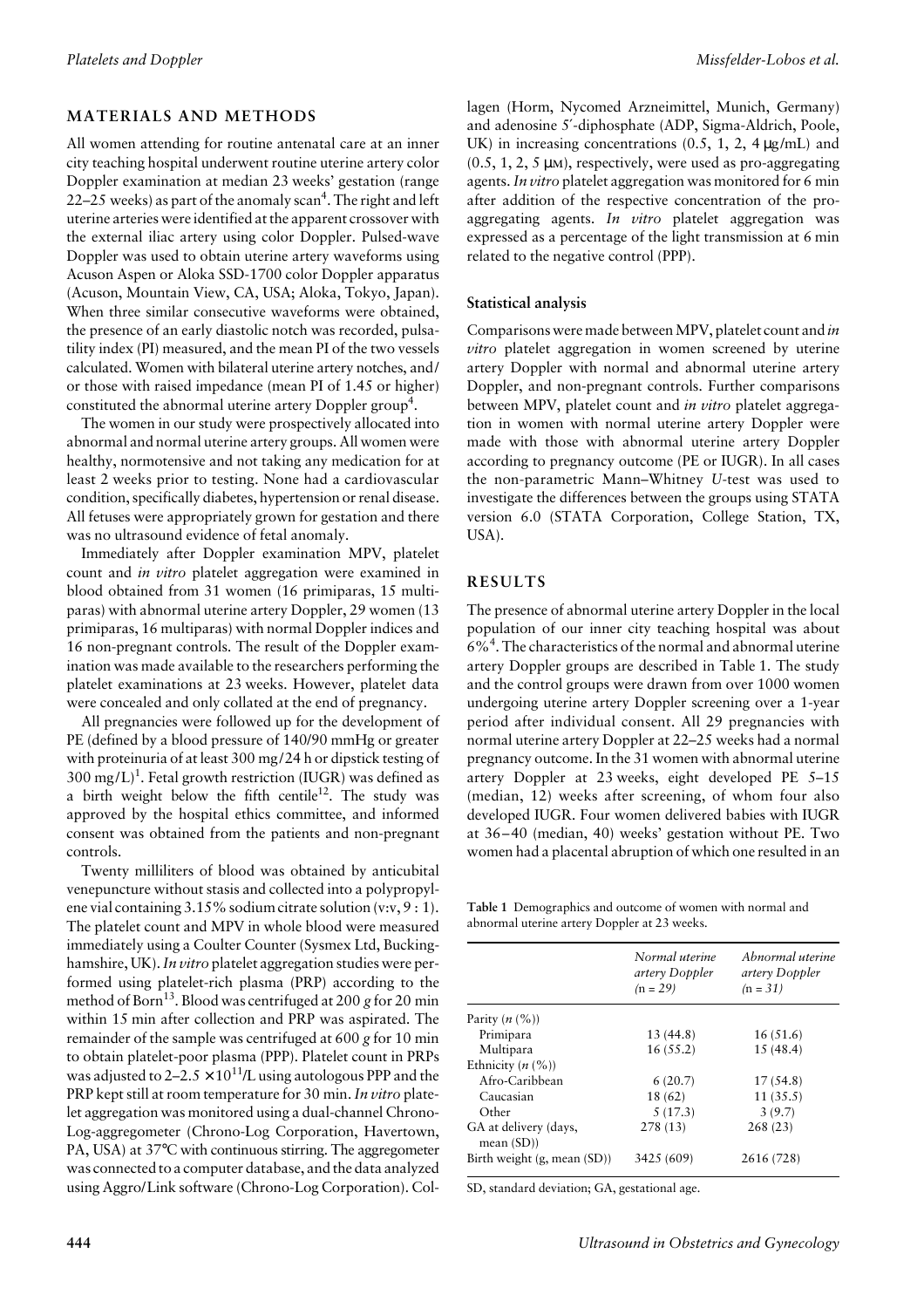**Table 2** Mean platelet volume, platelet count and function in nonpregnant women and in women with normal and abnormal uterine artery Doppler at 23 weeks

|                                               | Median  | Interguartile range |
|-----------------------------------------------|---------|---------------------|
| Platelet count ( $\times$ 10 <sup>9</sup> /L) |         |                     |
| Non-pregnant                                  | 198     | 181-231             |
| Normal Doppler                                | 184     | $167 - 199$         |
| Abnormal Doppler                              | 167     | $133 - 229$         |
| Mean platelet volume (fL)                     |         |                     |
| Non-pregnant                                  | 9.25    | $8.65 - 9.6$        |
| Normal Doppler                                | 9.4     | $9.2 - 9.6$         |
| Abnormal Doppler                              | $10.2*$ | $9.1 - 10.9$        |
| Platelet aggregation with collagen (%)        |         |                     |
| Non-pregnant                                  | 61      | $26 - 66$           |
| Normal Doppler                                | 65      | $56 - 72$           |
| Abnormal Doppler                              | 70      | $60 - 73$           |
| Platelet aggregation with ADP $(\% )$         |         |                     |
| Non-pregnant                                  | 13      | $7.5 - 26$          |
| Normal Doppler                                | $37+$   | $14 - 71$           |
| Abnormal Doppler                              | 40‡     | $12 - 70$           |

Non-pregnant *n* = 16; normal Doppler *n* = 29; abnormal Doppler *n* = 31. \**P* = 0.02 compared with normal uterine artery Doppler.

†*P* = 0.02 compared to non-pregnant controls, ‡*P* = 0.03 compared with non-pregnant controls.

intrauterine death. The remaining 17 pregnancies were not complicated by adverse outcome.

Mean platelet volume, platelet count and platelet function in non-pregnant controls and the pregnant women with

normal and abnormal uterine artery Doppler at 23 weeks are shown in Table 2 and Figure 1 and values in relation to pregnancy outcome are shown in Table 3 and Figure 2. When all the data were pooled there was a significant correlation between MPV and platelet count  $(r = -0.553, P < 0.0001)$ . Two women with abnormal Doppler subsequently had placental abruption but as these were not associated with PE or IUGR we included their data in the screening statistics, but excluded them from the outcome analysis as no outcome group adequately described their pathology.

No significant differences in platelet count and *in vitro* platelet aggregation induced by collagen were seen between pregnant women with normal and abnormal uterine artery Doppler, and non-pregnant controls. Differences in MPV and *in vitro* platelet aggregation using ADP 1 µm as pro-aggregating agents were observed between the groups. This concentration of ADP was used as it identified the greatest separation between the groups; similar results were observed with 0.5 µm, whereas 2 µm resulted in near maximal aggregation.

Mean platelet volume was greater in women with abnormal uterine artery Doppler compared with those with normal Doppler (10.2 vs. 9.4 fL, *P* = 0.02) (Table 2 and Figure 1).

*In vitro* platelet aggregation by ADP was increased in pregnant women with normal and abnormal uterine artery Doppler compared with non-pregnant controls  $(37 \text{ vs. } 13\%, P = 0.02)$ and 40 vs. 13%, *P* = 0.03) (Table 2 and Figure 1).

Mean platelet volume was significantly higher (10.3 vs. 9.4 fL,  $P = 0.01$  in the women with abnormal uterine artery



**Figure 1** Box and whisker plots of platelet count (a), mean platelet volume (MPV) (b), *in vitro* platelet aggregation induced by 1 µg/mL collagen (c) and *in vitro* platelet aggregation induced by 1  $\mu$ m ADP (d) in non-pregnant women and women with normal and abnormal uterine artery Doppler at 23 weeks. Non-pregnant women *n* = 16, normal Doppler *n* = 29, abnormal Doppler *n* = 31. \**P* = 0.02 compared with normal uterine artery Doppler. †*P* = 0.02 compared with non-pregnant controls, ‡*P* = 0.03 compared with non-pregnant controls.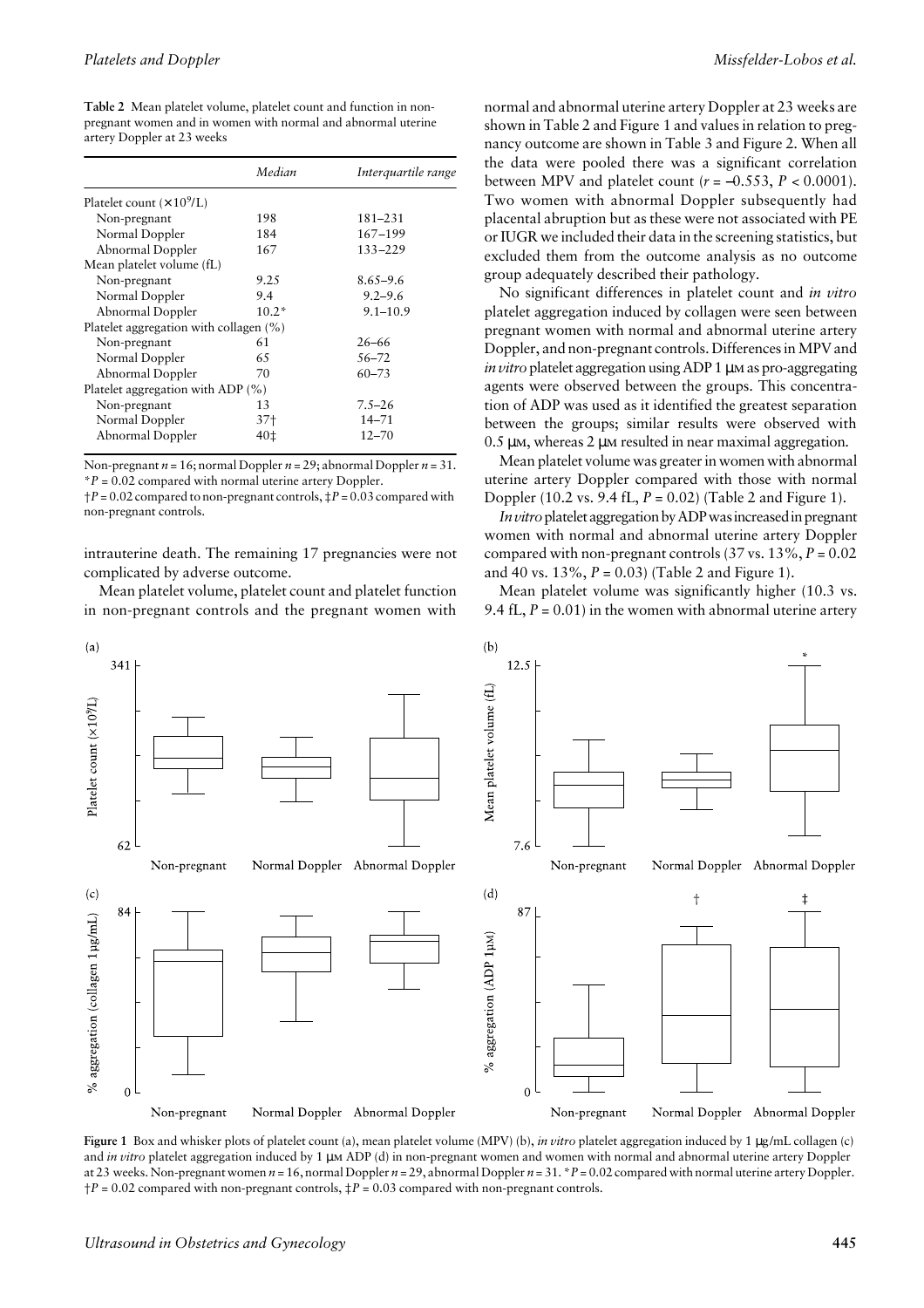**Table 3** Mean platelet volume, platelet count and function in women with normal and abnormal uterine artery Doppler classified according to outcome

|                                           | Median  | Range        |
|-------------------------------------------|---------|--------------|
| Platelet count ( $\times 10^9$ /L)        |         |              |
| Normal Doppler                            | 184     | $145 - 341$  |
| Abnormal Doppler, normal outcome          | 144     | $62 - 235$   |
| Abnormal Doppler, pre-eclampsia           | 202     | 149-296      |
| Abnormal Doppler, IUGR                    | 165     | $99 - 226$   |
| Mean platelet volume (fL)                 |         |              |
| Normal Doppler                            | 9.4     | $8.1 - 10.7$ |
| Abnormal Doppler, normal outcome          | $10.3*$ | $8.6 - 12.5$ |
| Abnormal Doppler, pre-eclampsia           | 9.1     | $8.3 - 11$   |
| Abnormal Doppler, IUGR                    | $10.3+$ | $9.8 - 12.2$ |
| Platelet aggregation with collagen $(\%)$ |         |              |
| Normal Doppler                            | 65      | $13 - 82$    |
| Abnormal Doppler, normal outcome          | 66      | $0 - 83$     |
| Abnormal Doppler, pre-eclampsia           | 72      | $60 - 84$    |
| Abnormal Doppler, IUGR                    | 66.5    | $51 - 70$    |
| Platelet aggregation with ADP $(\%)$      |         |              |
| Normal Doppler                            | 37      | $0 - 80$     |
| Abnormal Doppler, normal outcome          | 21      | $0 - 77$     |
| Abnormal Doppler, pre-eclampsia           | 66.5‡   | $12 - 79$    |
| Abnormal Doppler, IUGR                    | 66.5\$  | $37 - 87$    |

IUGR, intrauterine growth restriction. Normal Doppler *n* = 29; abnormal Doppler, normal outcome *n* = 17; abnormal Doppler, pre-eclampsia *n* = 8; abnormal Doppler, IUGR *n* = 4.

 $*P = 0.01$  compared with normal uterine artery Doppler,  $\dagger P = 0.004$ compared with normal uterine artery Doppler. ‡*P* = 0.02 compared with abnormal uterine artery Doppler/normal outcome,  $P = 0.03$ compared with abnormal uterine artery Doppler/normal outcome.

Doppler but normal pregnancy outcome, compared with those with normal Doppler (Table 3 and Figure 2). *In vitro* platelet aggregation with ADP was lower in those with abnormal uterine artery Doppler and normal pregnancy outcome compared with women with normal uterine artery Doppler, but this was of borderline significance (21 vs. 37%,  $P = 0.08$ .

Eight women with abnormal uterine artery Doppler who subsequently developed PE had similar platelet number, volume and aggregation to both collagen and ADP, whether or not IUGR was present (four in each group). We considered these women as pre-eclamptic.

In the group with abnormal uterine artery Doppler, the women who developed PE had normal MPV but significantly higher ADP-induced *in vitro* platelet aggregation than those with normal outcome (66.5 vs. 21%, *P* = 0.02).

In women with abnormal uterine artery Doppler who delivered IUGR infants compared with those with abnormal Doppler but normally grown infants, MPV did not differ but ADP-induced *in vitro* platelet aggregation was higher (66.5 vs. 21%, *P* = 0.03) (Figure 2 and Table 3).

We observed the highest MPV in women with abnormal uterine artery blood flow and either normally grown or IUGR infants. ADP-induced *in vitro* platelet aggregation was highest in those with abnormal uterine artery Doppler and subsequent development of PE and/or IUGR (Table 3 and Figure 2).

#### **DISCUSSION**

In agreement with a previous study<sup>5</sup>, we were unable to demonstrate a significant change in platelet count and MPV at 23 weeks' gestation in normal pregnancy compared with non-pregnant controls. However, we did observe a significant increase in platelet aggregation induced by ADP. As found in our previous study, MPV in women with abnormal uterine artery Doppler was increased in comparison with women with normal uterine artery  $Doppler<sup>14</sup>$ . The difference in the absolute measured MPV between the studies is most likely related to the different method used by Lees *et al*. 14, as they centrifuged the blood at 190 *g* for 20 min and measured MPV in PRP, which is known to affect their  $MPVs^{15}$ . In this study, the data suggest that in women with abnormal uterine artery Doppler, MPV and platelet function are altered with specific patterns of change associated with subsequent adverse pregnancy outcome. Impaired placentation and increased impedance to flow may cause endothelial changes due to increased shear stress or alterations in circulating platelets<sup>16,17</sup>.

We used two pro-aggregating reagents to assess *in vitro* platelet function and demonstrated differences in the response of platelets in the various subgroups to these reagents. Collagen causes direct mechanical rupture and aggregation of the platelets, and no significant difference could be observed between the normal and abnormal groups with maximum *in vitro* aggregation achieved in both. Using ADP, the *in vitro* aggregation in the normal outcome groups was about 30%, whereas in those that subsequently developed PE or IUGR, aggregation was twice as high. Because the effects of ADP on platelets are membrane-receptor-mediated<sup>18</sup>, our results suggest changes in the membrane receptors and/or changes in the intracellular response of platelets in women with abnormal pregnancy outcome.

In the group with abnormal Doppler, those that subsequently developed IUGR had increased MPV and ADPinduced *in vitro* platelet aggregation. In this group there may be increased consumption of platelets in the uteroplacental circulation leading to a reduction in the number of circulating platelets, and a compensatory increase in bone marrow platelet production. Platelet consumption results in the physiological release of younger platelets which are known to have a higher MPV and aggregation tendency<sup>19,20</sup>. It has been suggested that platelet consumption might be confined to the uteroplacental circulation causing IUGR but no other pathological maternal sequelae<sup>21</sup>. In contrast, in the group with abnormal Doppler but normal fetal growth, MPV was increased but ADP-induced *in vitro* platelet aggregation was normal. In this group platelet consumption and destruction may occur systemically rather than in the uteroplacental circulation, hence are not associated with increased aggregation and are not leading to significant uteroplacental insufficiency and IUGR.

In the group with abnormal uterine artery Doppler that subsequently developed PE, there was normal platelet count and MPV but increased ADP-induced *in vitro* platelet aggregation. This alteration in platelet function may be an early response predating changes in MPV which have been shown to increase  $2-5$  weeks before the onset of clinical disease<sup>11,22</sup>.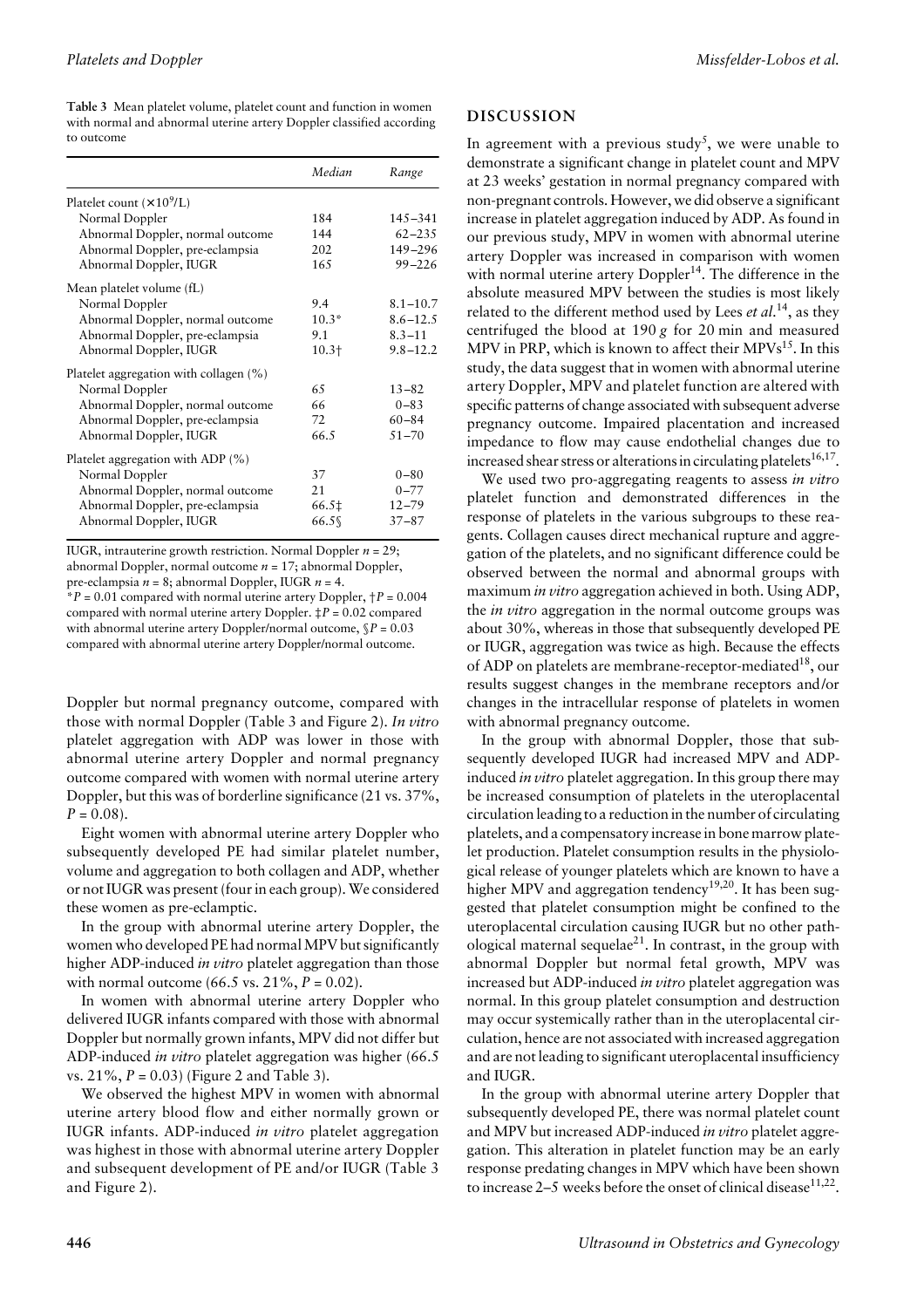

**Figure 2** Box and whisker plots of platelet count (a), mean platelet volume (MPV) (b), *in vitro* platelet aggregation induced by 1 µg/mL collagen (c) and *in vitro* platelet aggregation induced by 1 µm ADP (d) in women with normal and abnormal uterine artery Doppler classified according to pregnancy outcome. Normal Doppler *n* = 29, abnormal Doppler, normal outcome *n* = 17, abnormal Doppler, pre-eclampsia *n* = 8, abnormal Doppler, IUGR *n* = 4. \**P* = 0.01 compared with normal uterine artery Doppler, †*P* = 0.004 compared with normal uterine artery Doppler. ‡*P* = 0.02 compared with abnormal uterine artery Doppler/normal outcome,  $\oint P = 0.03$  compared with abnormal uterine artery Doppler/normal outcome. IUGR, intrauterine growth restriction; PE, pre-eclampsia.

These subtle changes may later lead to sudden onset of clinical disease with progressive platelet consumption. The observed change in platelet function without a change in platelet volume and count at 23 weeks is consistent with the suggestion of Roberts and Redman<sup>23</sup> that in PE there is/are (a) factor(s) in the maternal circulation which may affect the endothelium and circulating platelets predating changes in platelet morphology.

This study demonstrates changes in MPV and platelet function in women with abnormal Doppler who later developed PE and/or IUGR. Although the numbers of women in the abnormal Doppler/PE and abnormal Doppler/IUGR groups are small (eight and four, respectively) the differences observed in MPV and ADP-induced *in vitro* platelet aggregation are significant using non-parametric tests.

Both PE and IUGR are characterized by impaired trophoblast invasion of the maternal spiral arteries, but the pattern of changes in platelet morphology and function may be diseasespecific. These tests are too labor-intensive, expensive and not sufficiently specific to be applicable to clinical screening or risk assessment. However, the changes in platelet function and MPV described in this study imply that the pattern of subsequent pathology (IUGR or PE) resulting from impaired placentation is demonstrable many weeks before the clinical onset of the disease, and may relate to the specific pathophysiology of each condition.

#### **ACKNOWLEDGMENTS**

This study was supported by The Fetal Medicine Foundation (registered UK charity number 1037116).

We thank Miss Olivia Fletcher, London School of Hygiene and Tropical Medicine, London, UK, for help in the statistical analysis and Professor Salvador Moncada of The Wolfson Institute for Biomedical Research, University College London, London, for his support.

#### **REFERENCES**

- 1 Davey DA, MacGillivray I. The classification and definition of the hypertensive disorders of pregnancy. *Am J Obstet Gynecol* 1988; 158: 892–8
- 2 Khong TY, Sawyer H, Heryet AR. An immunohistologic study of endothelialization of uteroplacental vessels in human pregnancy. Evidence that endothelium is focally disrupted by trophoblast in pre-eclampsia. *Am J Obstet Gynecol* 1992; 167: 751–6
- 3 Campbell S, Diaz-Recasens J, Griffin DR, Cohen-Overbeek TE, Pearce JM, Willson K, Teague MJ. New Doppler technique for assessing uteroplacental blood flow. *Lancet* 1983; 1: 675–7
- 4 Albaiges G, Missfelder-Lobos H, Lees C, Parra M, Nicolaides K. One stage screening for pregnancy complications by color Doppler assessment of the uterine arteries at 23 weeks' gestation. *Obstet Gynecol* 2000; 96: 559–64
- 5 Fay RA, Hughes AO, Farron NT. Platelets in pregnancy: Hyperdestruction in pregnancy. *Obstet Gynecol* 1983; 61: 238–40
- 6 Ahmed Y, van Iddekinge B, Paul C, Sullivan MHF, Elder MG.